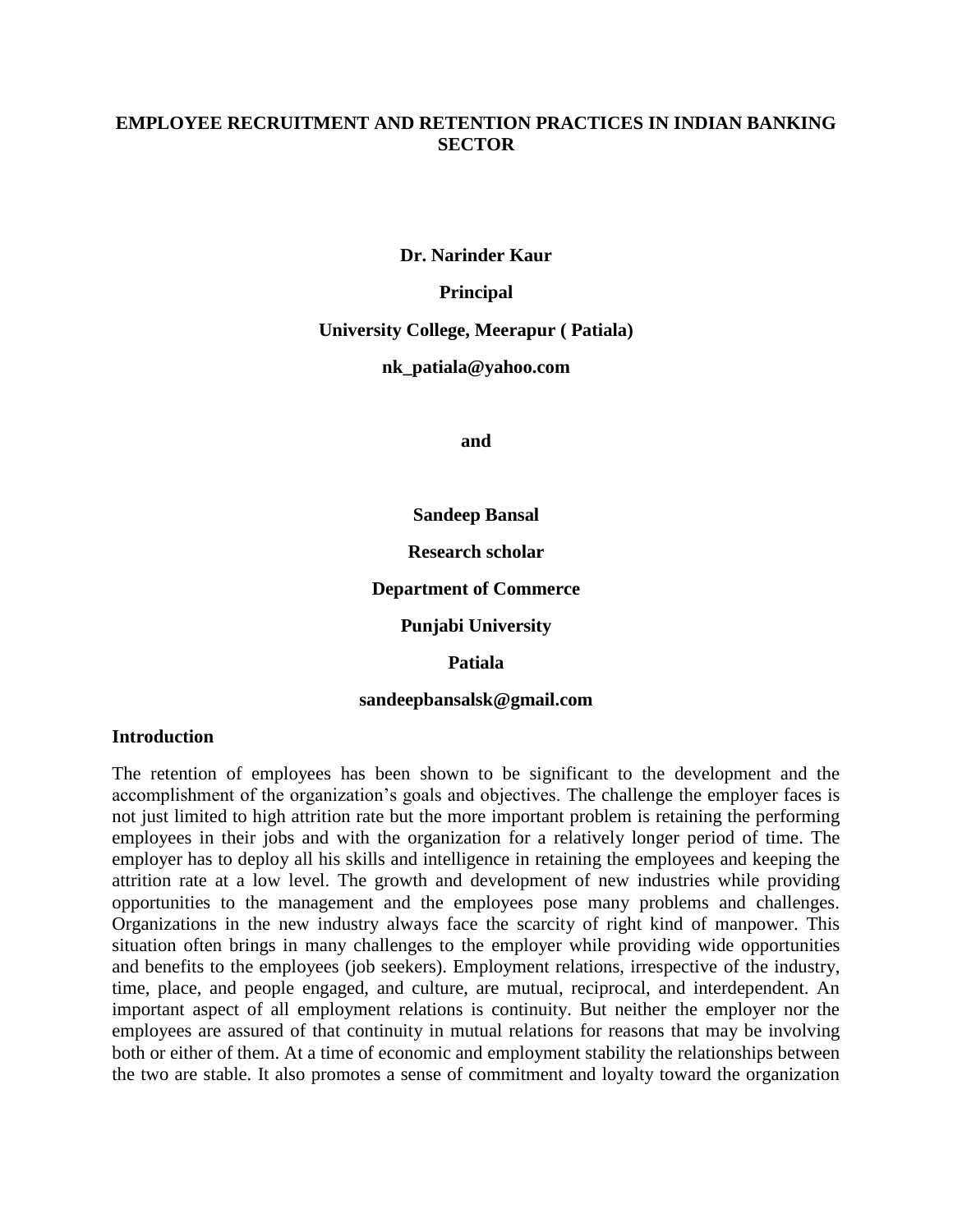and the job. But in a volatile environment or in an atmosphere of fast industrialization the conditions change.

 Retaining good or performing employees has been a challenge all along in the banking sector. Employers have given lot of significance to this issue in employment relations. New and newer strategies have been designed and developed by them. They have also engaged the experts to study the problem of employee attrition in their organizations and recommend effective retention strategies. Consequently, "employee retention" has become a specialist function in people management and the "retention strategist" a specialist. Especially in the US industries, which are always concerned with hiring the right people and retaining them for longer time to reduce the cost of replacements have often spent lot of time in studying the challenge engaging the specialists.

# **REVIEW OF LITERATURE**

**TAUSEEF AHMAD (2013)** in his research paper on "Role of HR Practices in Turnover Intentions with the Mediating Effect of Employee Engagement" seeks to identify the mediating role of employee engagement between HR practices and turnover intentions in the telecom sector of Pakistan. Two leading Telecom Companies in Pakistan were included in the sample and the study was conducted on them. A questionnaire was being used for the measurement of all the variables involved in the study. A 6-item scale for competence development, 6-item scale for recognition, 3-item scale for empowerment, 5-item scale for pay structure and 5- item scale for work-life policies were adopted. The results turned out to be extremely noteworthy as they highlighted a definite relationship between HR practices, employee engagement and turnover intentions. In addition to that, the research provides an effective model for the stake holders of concern telecom companies to keep hold of their capable work force in a highly dynamic and fluid business environment.

**SINDHASHA A.M. MOHAMED (2012)** study on "Employment Relations in Public and Private Sector Banks in Select Districts of Tamil Nadu", was confined to collective employment relations. In fact it deals with the relations between employees and management at the higher level on the one hand and individual employment relations. On the other this implies the relations between superiors and sub-ordinates at the branch level. The factors influencing collective employment relations and individual employment relations were identified. The relationship between the socio-economic characteristics of the respondents and employment relations in commercial banks has been studied with a view to identifying the factors influencing employment relations.

**T.P.M. NIPIUS (2011)** in the thesis "The influence of high commitment HR system on turnover intention at the individual level: a critical view" stressed upon the influence of using a high commitment HR system on turnover intention at the individual level. More specifically, this study uses the perceptions of employees and adds a negative outcome, being increased turnover intention through an increased workload. This research used questionnaires to gather data in multiple organisations, working in various sectors. In the aggregate 534 employees participated. They were located in 74 units across 40 organisations. The data was processed using multiple regression analysis. He concluded that despite not finding any significant results for the negative perspective, researchers and (HR) managers should not ignore a possible negative effect of using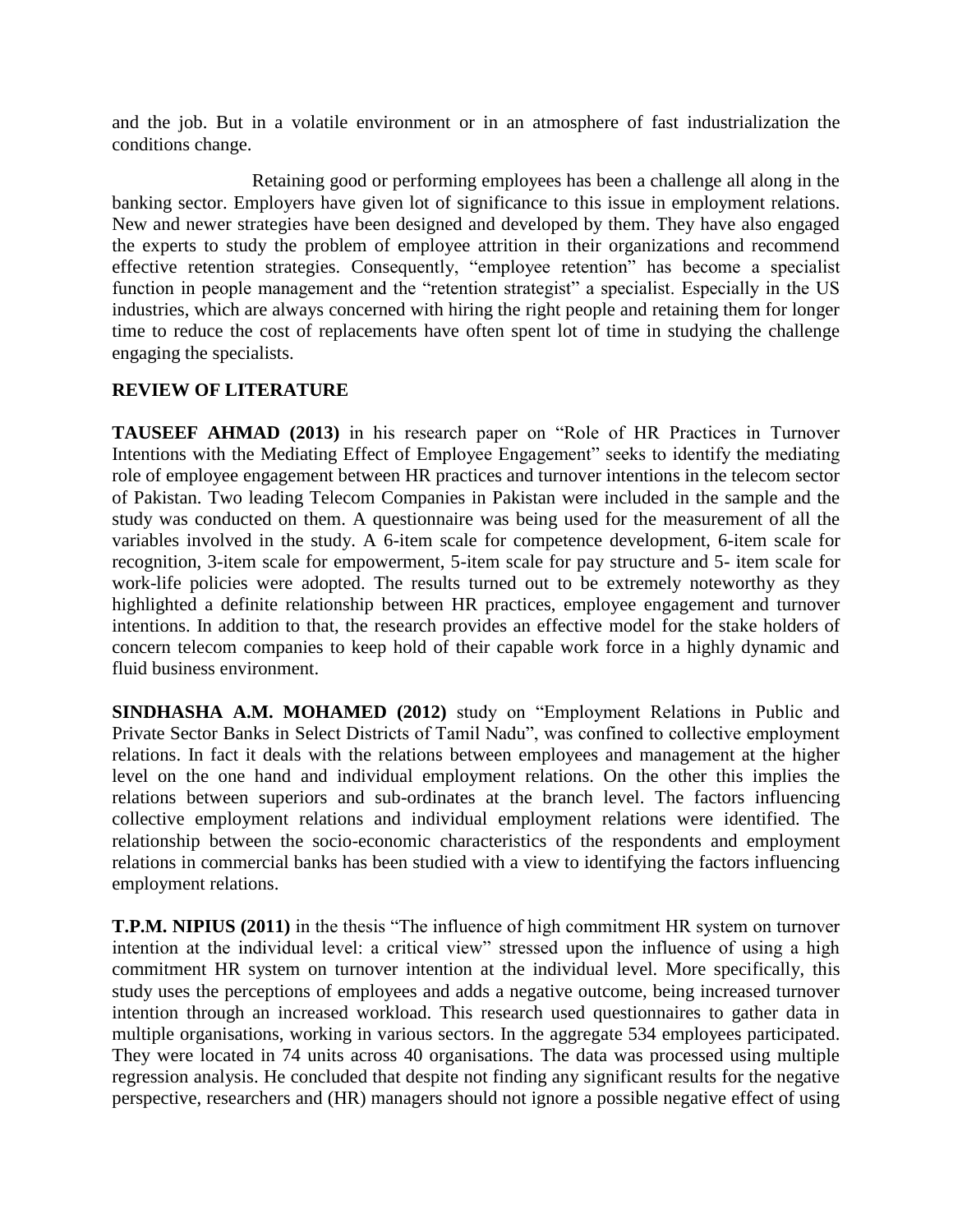a high commitment HR system. HRM might be a wolf in sheep's clothing and should therefore always be critically observed.

**RATHNAWERERA (2010)** In his thesis "Do HRM practices impact Employee satisfaction, Commitment or retention? (Empirical studies of Sri Lankan public sector Banks) explained that The study attempted to examine the impact of Human Resource Management practices on Human Resource Management outcomes in Sri Lankan public sector banks. Data were collected on employees' perceptions about Human Resource Management practices and their outcomes through structured questionnaire. Sample consisted of 209 employees who are working in different departments of branches in two PSB in Sri Lanka. Multiple Regression, Cronbach alpha, Pearson correlation coefficient and descriptive statistics were used for various analyzes of this study. The findings of the research revealed that Human Resource Management practices are significant predictors of employee satisfaction, commitment and retention.

**Jain (2009)** had studied the concept of employee retention in her study of "A Study Of Employee Retention Techniques At Care Hospital" at Nagpur. In her study she has analyzed the various techniques used at Care hospitals for the employee HR issues like employee turnover and attrition.

**Banerjee (2008)** "Predictors of employee turnover" The demographical variables, age and marital status are strong predictors of employee turnover. The results show that younger employees are more likely to turnover than older employees in early stages. These findings are in line with a study on voluntary turnover rates conducted by Hill and Associates which found that young undergraduates, graduates and post graduates in the outsourcing business had changed their jobs at least once in the past three years.

# **OBJECTIVES OF THE STUDY**

- To study the methods of procurement of employees in the banking sector
- To study the financial and non-financial incentives/rewards in relation to the employees retention.

#### **PROBLEM STATEMENT**

The pace of change and the uncertainty about how markets will evolve has made it increasingly important for companies to be aware of the employee retention practices they participate in and to understand the roles that they play. The ability to continuously learn the evolving bank dynamics, coupled with competence in aligning the HRD practices to changing requirement, is one of the key sources of competitive advantage in present context. But sometimes, despite the ability and competence, the banks fail to align their employee recruitment and retention practices with the fast changing requirement. Therefore, there is a great need to research the challenges in the existing employee retention practices in the banking sector in India. This research is aimed at studying the employee retention practices followed in public and private sector banks.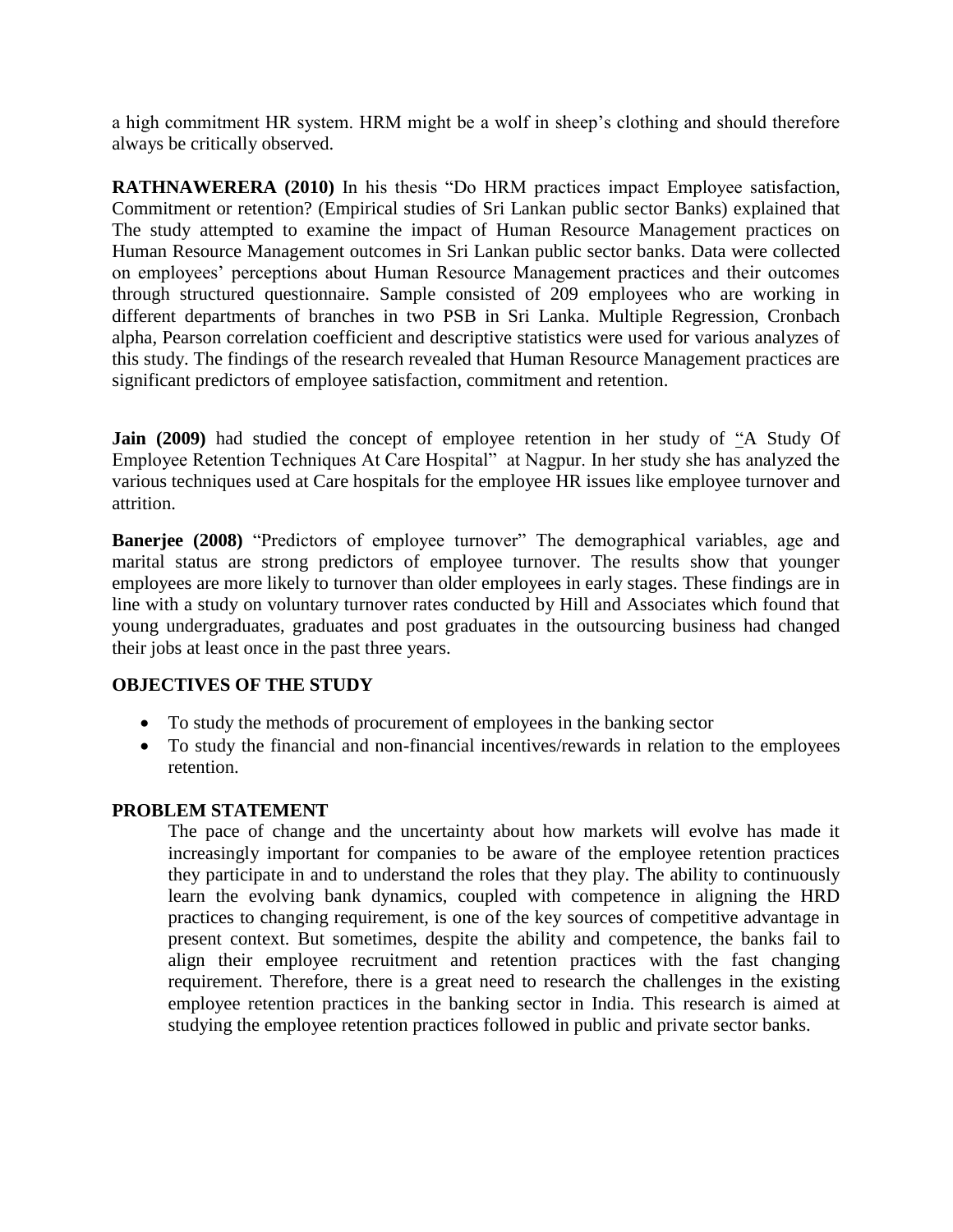# **SELECTED BANKS FOR THE STUDY**

# **A. PUBLIC SECTOR BANKS**

- State Bank of India
- State Bank of Patiala
- Canara Bank
- Punjab National Bank
- Punjab and Sind Bank

#### B. **PRIVATE SECTOR BANKS**

- ICICI
- AXIS (UTI) Bank
- HDFC
- YES Bank
- Indusland Bank

# **RESEARCH METHOLOLOGY**

The research methodology used in this study is shown in the following figure and uses combination of quantitative as well as qualitative techniques. Questionnaire survey method has been used to obtain empirical data for the study which is most popular instrument in collecting data. The data has been analyzed using SPSS statistical package. Results obtained from the analysis is used to derive learning's, suggest recommendations and interventions for better employee retention practices.

# **UNIVERSE OF THE STUDY**

The study is conducted in the various cities of state of Punjab in the selected public and private sector banks. The bank employees (with at least two years experience), managers of various banks are considered as respondents.

#### **SAMPLING UNIT AND SAMPLING FRAME**

It comprises of managers working in the selected ten banks. The Sample consists of 500 respondents working in ten different banks, five belonging to public sector and five belonging to private sector. For the present study 500 respondents were contacted from selected ten banks but only 454 questionnaires could be effectively used for the analysis.

# **PROCEDURE OF DATA COLLECTION**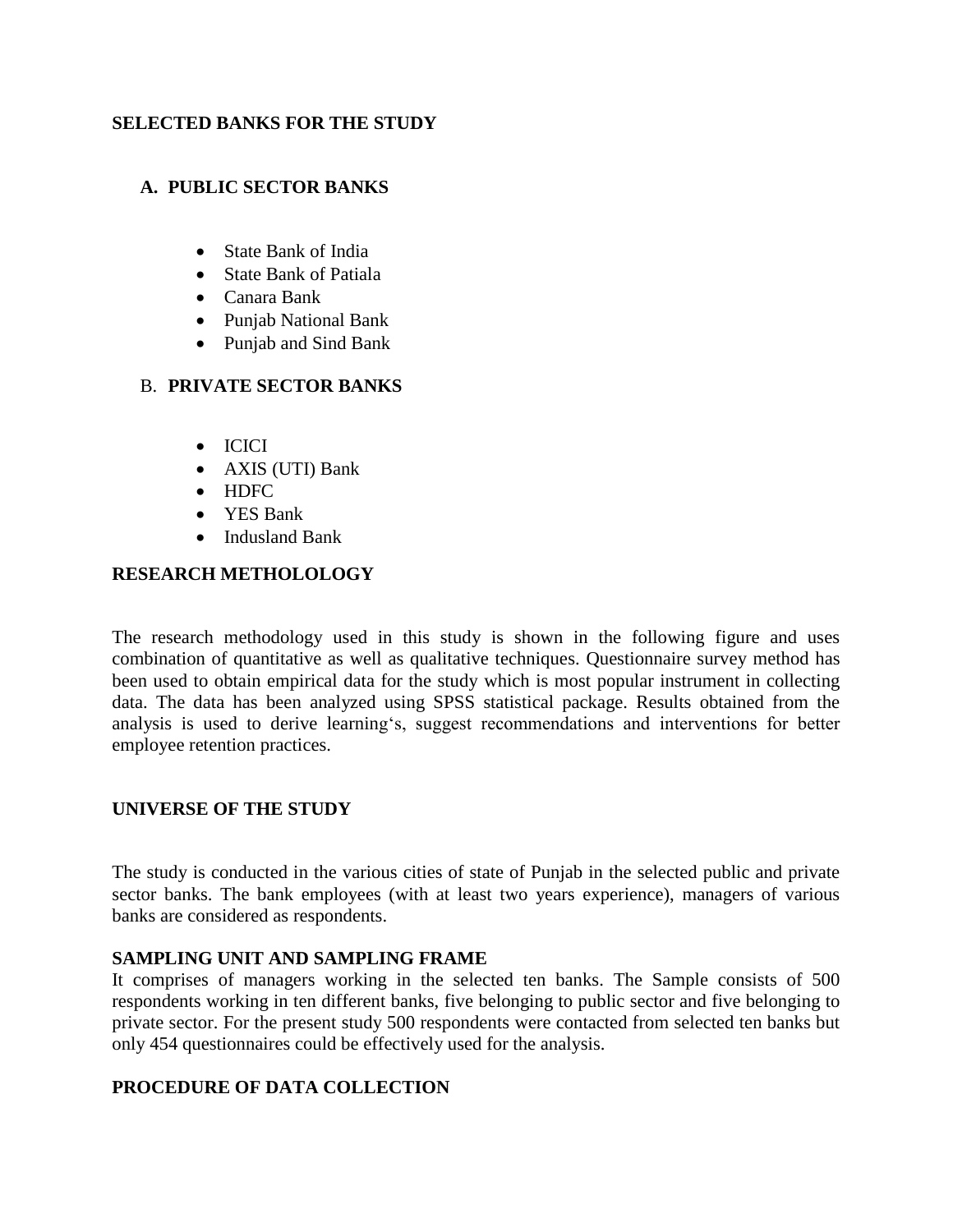Tools used for primary data collection was structured questionnaire. Data collection in all the ten banks began with approaching various branches of these banks in the state of Punjab. Descriptive analysis is used for analysis.

To achieve above mentioned objectives the following results are interpreted by using the descriptive analysis.

| Purpose of HR department in a<br><b>Bank</b>                | Rank<br>1 | Rank<br>$\overline{2}$ | Rank<br>3 | Rank<br>$\overline{4}$ | Rank<br>5 | Rank<br>6 | Total       |
|-------------------------------------------------------------|-----------|------------------------|-----------|------------------------|-----------|-----------|-------------|
| To increase the effectiveness and<br>efficiency.            | 6%        | 29%                    | 9%        | 23%                    | 13%       | 21%       | 100<br>$\%$ |
| To manage employees and their<br>records.                   | 00%       | 13%                    | 24%       | 22%                    | 15%       | 26%       | 100<br>$\%$ |
| To fulfill the needs of internal and<br>external customers. | 4%        | 21%                    | 8%        | 20%                    | 12%       | 36%       | 100<br>$\%$ |
| To maintain and manage the<br>resource system.              | 17%       | 14%                    | 23%       | 4%                     | 29%       | 14%       | 100<br>$\%$ |
| To make the Bank's work more<br>smoothly.                   | 13%       | 5%                     | 27%       | 27%                    | 24%       | 4%        | 100<br>$\%$ |
| To Recruit the employees.                                   | 60%       | 17%                    | 10%       | 4%                     | 7%        | 1%        | 100<br>$\%$ |

Table -1 Major functions performed by HR department in Banks

It can be seen that 60% respondent are of opinion that purpose of HR department is to recruit employees in the bank. The second most important reason for having a HR department in the bank is to increase the effectiveness and efficiency of the bank. 29% respondent are of opinion that the HR department is meant to device policies in the banks which leads to increase in the efficiency and effectiveness of the bank. 21% respondents are of opinion that HR department is meant to fulfil the needs of internal and external customers. Here internal customers are the bank employees and external customers is the society. The needs of society are meant through internal customers which are bank employees.

In the next step, there is need to study the most important method of procurement of employees used by banks. From the literature and interview with managers of different banks, six most commonly used method of procurement of employees are identified. The responders are asked to rank the methods of procurement of employees used in their bank. Rank 1 means most commonly used method and rank six indicates the least commonly used method.

As it can be seen from table 2 that recruitment test is most commonly used by the banks. 56% respondents have given first rank to recruitment test which mean this is the most common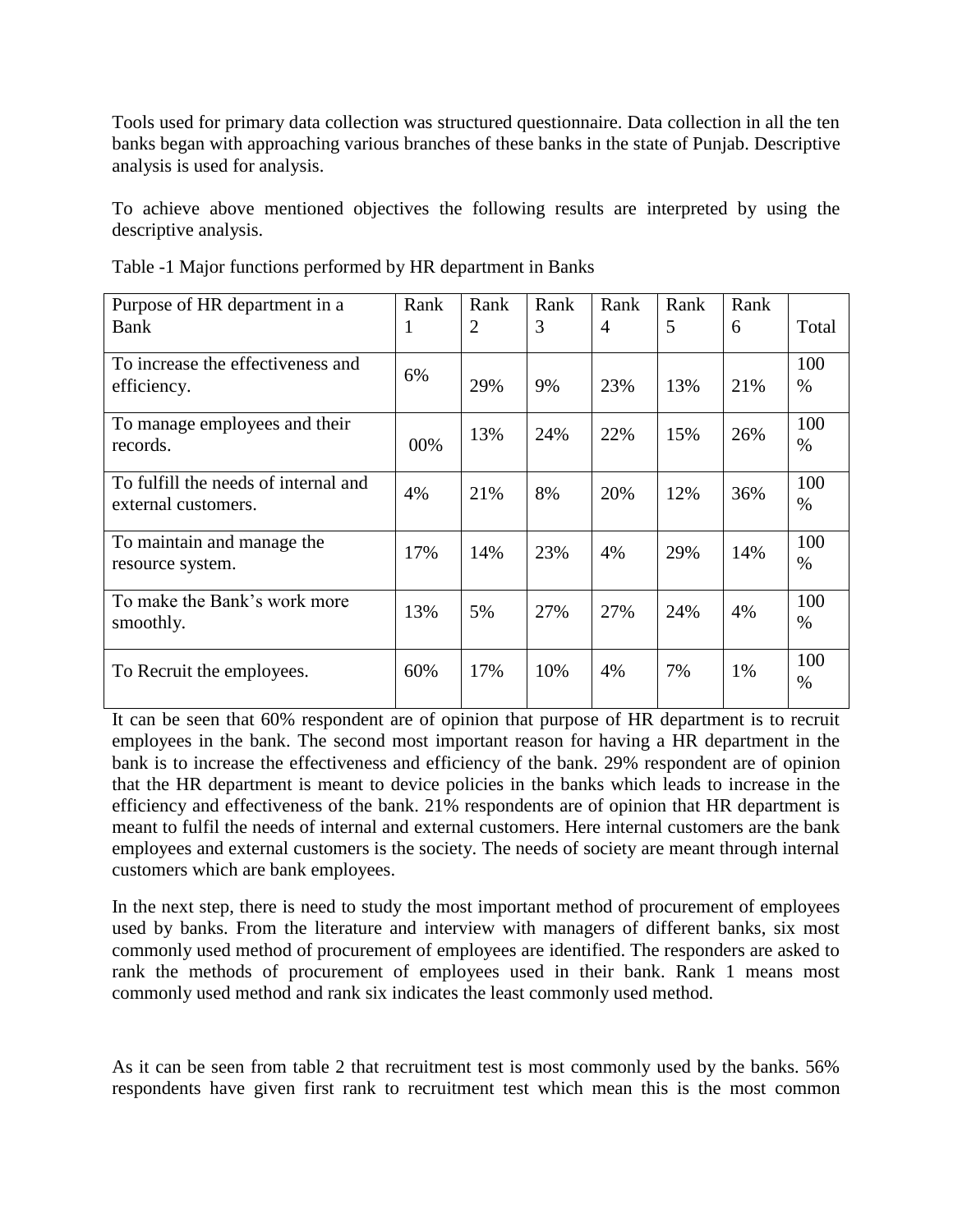practice in their bank. While 27% respondents have given advertising as first rank. This indicates that recruitment test and advertising are the most commonly methods used by the banks. 21% respondents have given rank 2 to recruitment test. 23% respondents have given rank 2 to employment agency as source of employment. Nomination by present employees is least preferred method as 56% respondents have given it rank 6. Other methods are also used by the banks but differences exist in the important.

| Methods of procurement of<br>employees | Rank<br>1 | Rank<br>$\overline{2}$ | Rank<br>3 | Rank<br>$\overline{4}$ | Rank<br>5 | Rank<br>6 | Total       |
|----------------------------------------|-----------|------------------------|-----------|------------------------|-----------|-----------|-------------|
| Through employment agency              | 7%        | 23%                    | 22%       | 29%                    | 19%       | 0%        | 100<br>$\%$ |
| <b>Campus Placement</b>                | 0%        | 18%                    | 24%       | 28%                    | 13%       | 17%       | 100<br>%    |
| Personal Application                   | 9%        | 18%                    | 20%       | 26%                    | 14%       | 14%       | 100<br>$\%$ |
| <b>Nomination By Present Employees</b> | 1%        | 6%                     | 13%       | 5%                     | 20%       | 56%       | 100<br>$\%$ |
| <b>Recruitment Tests</b>               | 56%       | 21%                    | 9%        | 2%                     | 11%       | 1%        | 100<br>$\%$ |
| Advertising                            | 27%       | 11%                    | 23%       | 3%                     | 23%       | 13%       | 100<br>%    |

Table 2 : Methods of procurement of employees used by banks.

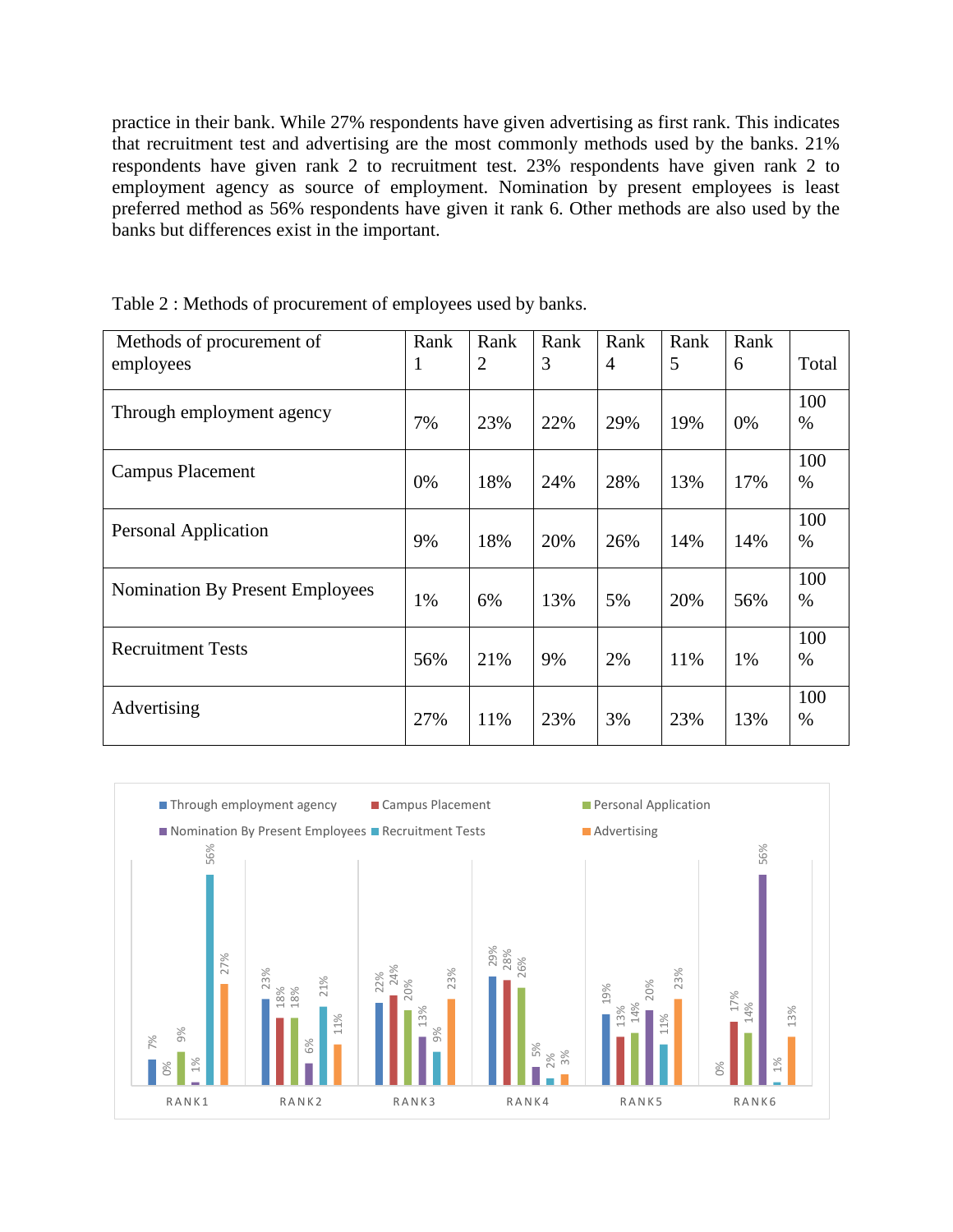Figure 1: Methods of procurement of Employees used by the banks

From table 3, it can be seen that majority of bank employees are satisfied with present procurement procedure of the bank. Approx. 53% are fully satisfied and around 38% are satisfied. While only 1% are dissatisfied with the procedure of procurement.

| ARE YOU FULLY SATISFIED WITH PRESENT RECRUITMENT PROCEDURE? |                |         |  |  |
|-------------------------------------------------------------|----------------|---------|--|--|
|                                                             | Frequency      | Percent |  |  |
| <b>FULLY SATISFIED</b>                                      | 242            | 53.3    |  |  |
| <b>SATISFIED</b>                                            | 162            | 35.7    |  |  |
| <b>GOOD</b>                                                 | 46             | 10.1    |  |  |
| <b>DISSATISFIED</b>                                         | $\overline{4}$ | 0.9     |  |  |
| Total                                                       | 454            | 100     |  |  |

Table 3: Level of satisfaction with the present procurement procedure

The next step was to analyze the various financial and non-financial policies adopted by the banks. From table 4, it is evident that 23.3% respondents are of view that their bank has adopted financial incentives route to retain the employees. These banks offer financial incentives to their employees to retain them. 77% respondents are of view that their bank have adopted both financial and non-financial route to retain the employees.

Table 4: Financial and Non-financial policies adopted by banks

| Financial and Non-financial policies<br>adopted by banks | <b>Frequency</b> | Percent |
|----------------------------------------------------------|------------------|---------|
| <b>Financial incentives</b>                              | 106              | 23.3    |
| Non-financial incentives                                 | 00               | 0C      |
| <b>Both</b>                                              | 348              | 76.7    |
| Total                                                    | 454              |         |

Respondents were asked to disclose the financial incentive adopted by their bank. Table 5 exhibits the frequency and percentage of financial incentive offered by banks to retain their employees.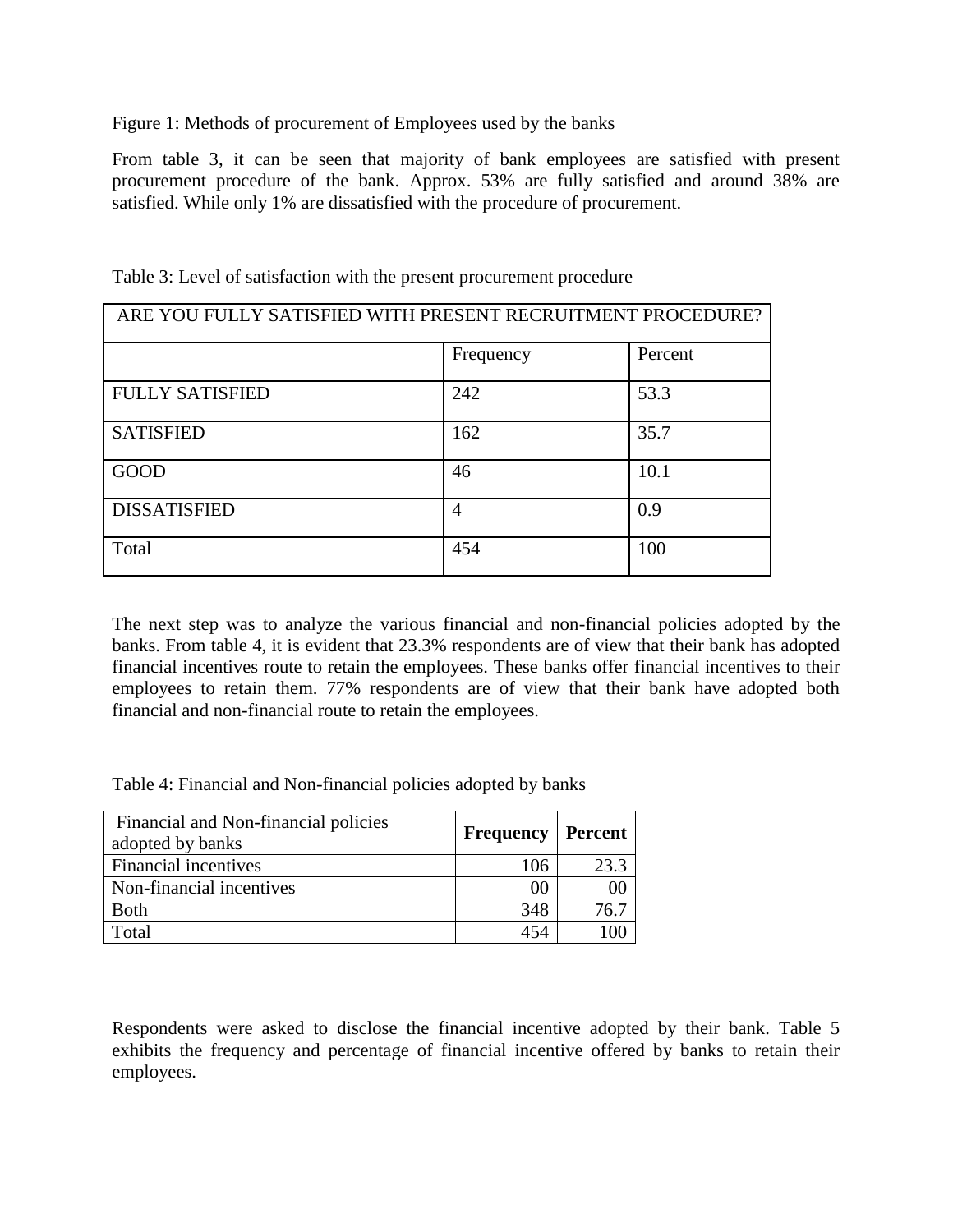30% respondents says that their bank's most important financial incentive to retain its employees is Medical allowance. 27% respondents says their bank's most important financial incentive to retain the employee is leave with pay. Gratuity and pension is at number three as 13% respondents are of view that their bank's main financial incentive to retain their employees. 13% banks also share their profits and provide bonus to their employees to retain them. Social security schemes are adopted by 6% banks as policy to retain their employees.

| financial incentives adopted by respondents<br>bank | Frequency | Percent |
|-----------------------------------------------------|-----------|---------|
| Handsome wages and performance Bonus                | 53        | 11.7    |
| Profit Sharing/Bonus                                | 59        | 13      |
| Leave with pay                                      | 121       | 26.7    |
| <b>Medical Allowance</b>                            | 135       | 29.7    |
| <b>Gratuity and Pension</b>                         | 57        | 12.6    |
| Social Security schemes                             | 29        | 6.4     |
| <b>Total</b>                                        | 494       |         |

Table 5: Financial incentives adopted by the respondents' bank

The next step was to know the non-financial incentives offered by banks. Table 14 shows the frequency and percentage of non-financial incentive offered by the bank to retain their employees.

34% respondents says the most important non-financial incentive offered by their bank is the Status, Position and Self-respect. The bank positions their employees very high in the society that it raises their self-esteem and raise level of self-respect. 28% respondents are of opinion that security is the most important non-financial incentive offered by their bank. This provide them secure job and reason for livelihood.

| Table 6: Non-financial incentives offered by banks |  |  |  |
|----------------------------------------------------|--|--|--|
|----------------------------------------------------|--|--|--|

| Non-financial incentives offered by banks to<br>retain the employees | Frequency | Percent |
|----------------------------------------------------------------------|-----------|---------|
| Delegation of Authority.                                             | 22        | 4.8     |
| Status, position and Self-respect.                                   | 152       | 33.5    |
| <b>Employees Participation.</b>                                      | 42        | 9.3     |
| Security                                                             | 126       | 27.8    |
| Job Enrichment.                                                      | 58        | 12.8    |
| Job Simplification and Satisfaction.                                 | 54        |         |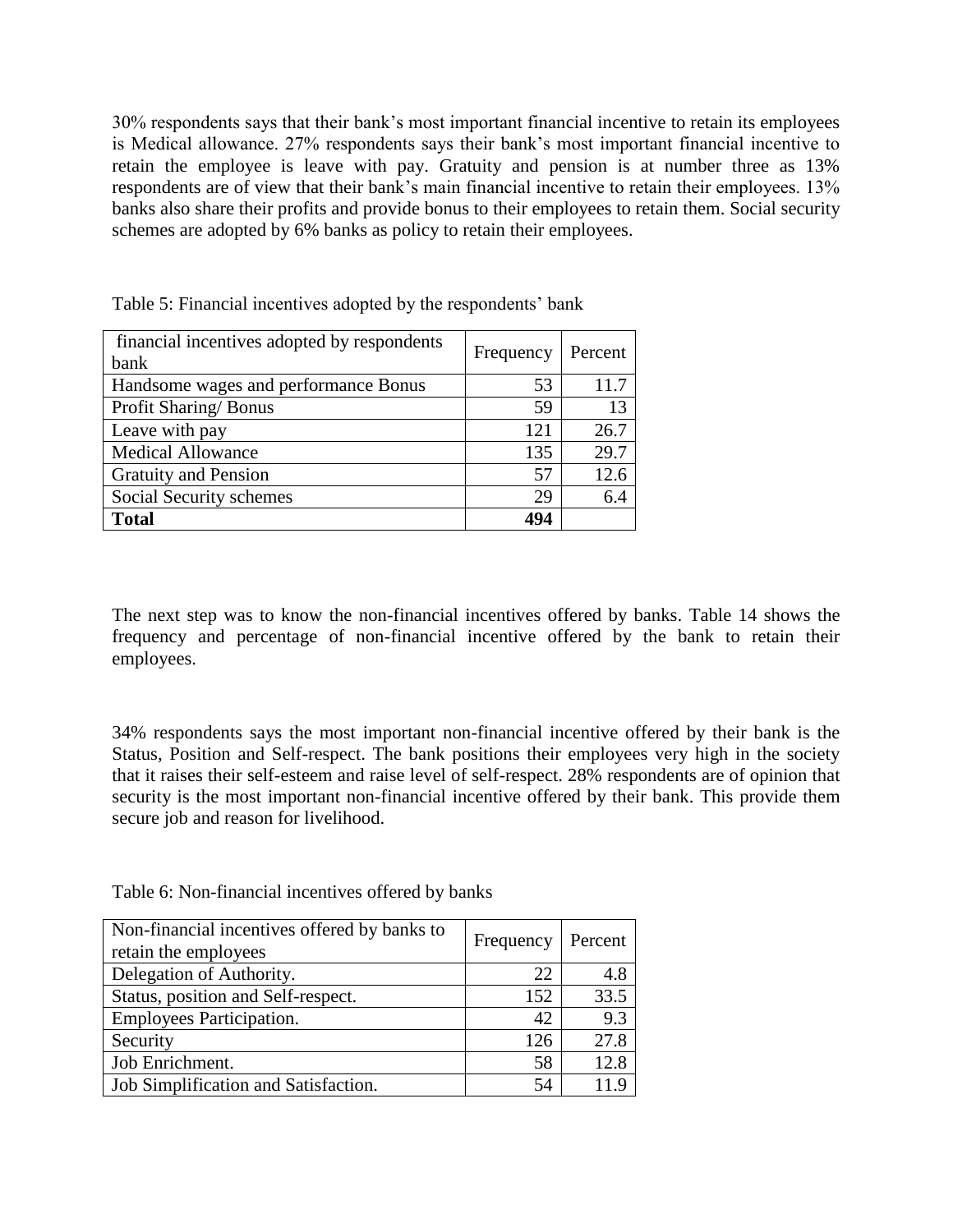12% says their bank has simplified their jobs and which lead to rise in the satisfaction. When satisfaction is more, employees stick to their jobs for longer time. Employee participation or job enrichment is also very important non-financial incentive offered by the bank as 9% of respondents' bank offer it as means of non-financial incentive. 5% respondents says that their bank delegate the authority to their employees which lead to their self-esteem and job satisfaction which keep them stick to their jobs.

#### **FINDINGS AND SUGGESTION**

- HR department is meant to perform various important functions in bank. But the most important is to recruit the employees. Other functions are also important but the importance as indicated by the bank varies and respondent have differences of opinion on it.
- Recruitment test is most commonly used by the banks. 56% respondents have given first rank to recruitment test which mean this is the most common practice in their bank. While 27% respondents have given advertising as first rank. This indicates that recruitment test and advertising are the most commonly methods used by the banks. 21% respondents have given rank 2 to recruitment test. 23% respondents have given rank 2 to employment agency as source of employment. Nomination by present employees is least preferred method as 56% respondents have given it rank 6. Other methods are also used by the banks but differences exist in the important.
- 30% respondents says that their bank's most important financial incentive to retain its employees is Medical allowance. 27% respondents says their bank's most important financial incentive to retain the employee is leave with pay. Gratuity and pension is at number three as 13% respondents are of view that their bank's main financial incentive to retain their employees. 13% banks also share their profits and provide bonus to their employees to retain them. Social security schemes are adopted by 6% banks as policy to retain their employees.
- 12% says their bank has simplified their jobs and which lead to rise in the satisfaction. When satisfaction is more, employees stick to their jobs for longer time. Employee participation or job enrichment is also very important non-financial incentive offered by the bank as 9% of respondents' bank offer it as means of non-financial incentive. 5% respondents says that their bank delegate the authority to their employees which lead to their self-esteem and job satisfaction which keep them stick to their jobs.

# **CONCLUSION**

For the recruitment and retention of good employees in banks or in any other organization proper procedure is to be followed. As discussed above the various methods of recruitment are followed by banks. With the accurate method of recruitment right kind of financial and non financial incentives are to be followed for retention of employees.

# **BIBLIOGRAPHY**